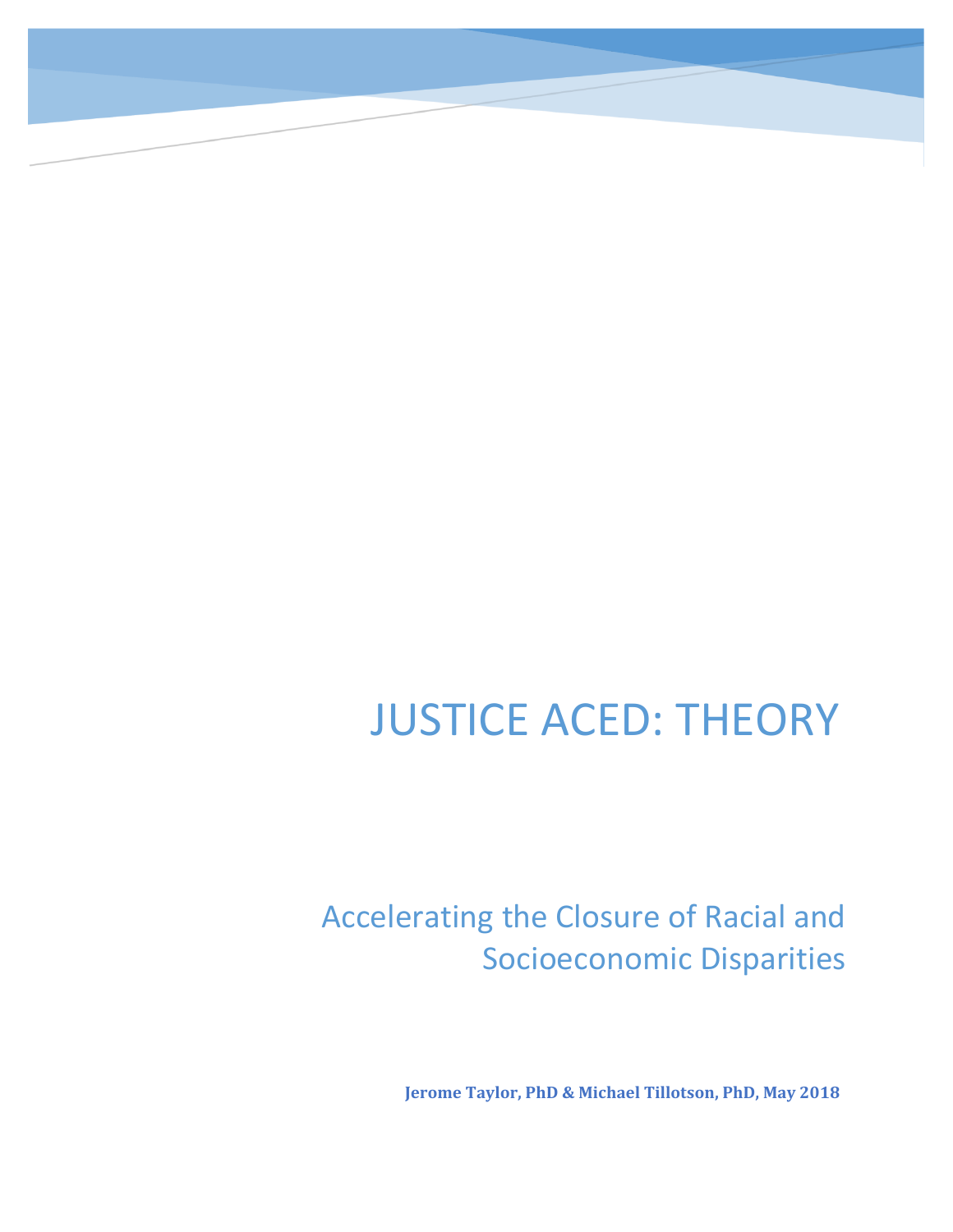# *Our Inspiration*

*If the future doesn't come toward you* [*e.g*., justice and liberty as premised in America's Declaration of Independence, 1776]*, you have to go fetch it!*

Zulu Expression

*You can pray until you faint, but unless you get up and do something, God is not going to put it in your lap.*

Fannie Lou Hamer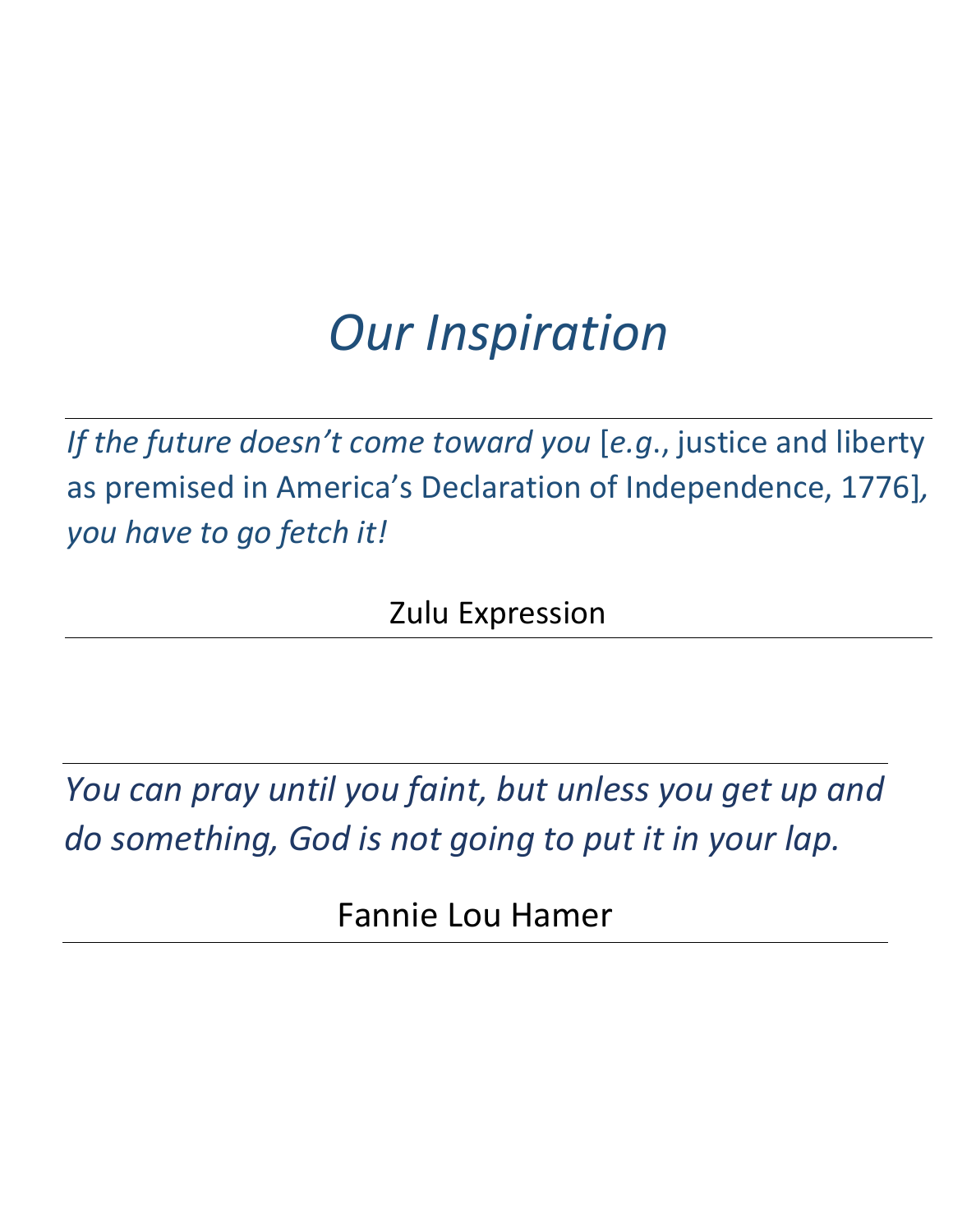## *ACED: OUR RESPONSE*

#### Four Pathways to Justice (Outcome Equity) and Freedom (Fair Access)